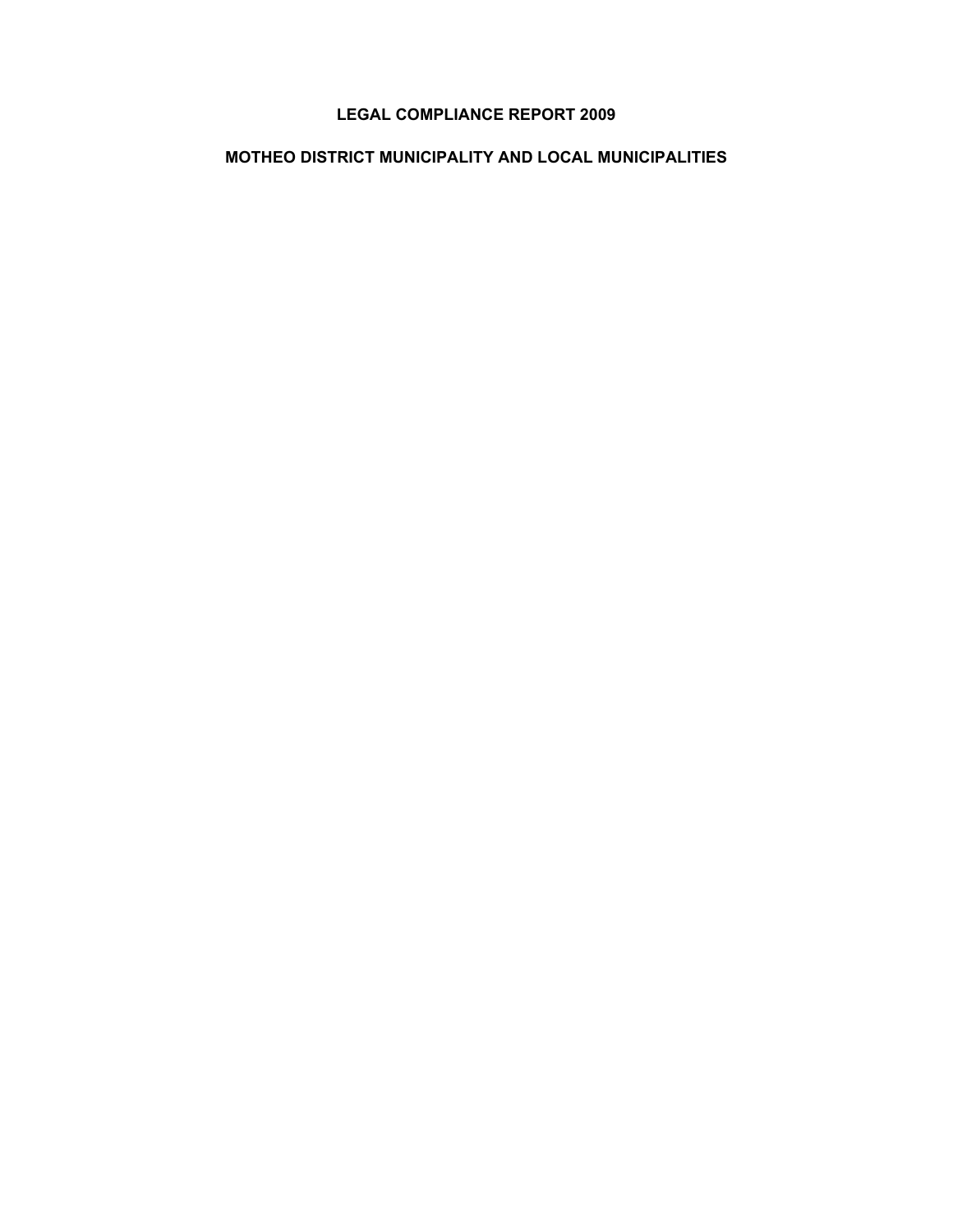## **MOTHEO DISTRICT MUNICIPALITY**

#### **Non-compliance with applicable legislation**

### **Municipal Finance Management Act, 2003 (Act No. 56 of 2003) (MFMA)**

- 1. Contrary to the prescripts of section 18(2) of the MFMA, the municipality did not submit a realistic revenue budget for the year as R7 704 027 of the revenue that was budgeted did not materialise.
- 2. Contrary to the prescripts of section 53(1 )(c)(iii) of the MFMA, no proof could be provided that the mayor took all reasonable steps to ensure that the annual performance agreements with employees were signed, as required by section 57(1 )(b) of the Systems Act, because management could not provide me with any performance agreements relating to the 2007-08 financial year. I could therefore not determined whether all requirements of the MFMA and Systems Act were taken into consideration
- 3. Contrary to the prescripts of section 65(2) of the MFMA, numerous instances were identified where suppliers were not paid within 30 days and no proof could be obtained of any measures implemented to track the submission and payment of invoices to ensure compliance with this section of the MFMA.

## **Local Government: Municipal Systems Act, 2000 (Act No. 32 of 2000) (MSA)**

- 1. Contrary to the prescripts in section 96 of the MSA, it was noted that the district municipality did not have a proper debt collection policy in place to ensure that all monies due to it were collected. From work done under the debtors' component, various instances were identified where debtors showed no movement during the year.
- 2. Contrary to the prescripts of section 40 of the MSA, it was impossible to obtain evidence that the municipality had established mechanisms to monitor and review its performance management system.
- 3. In terms of section 121(3)(c) of the MFMA, the annual report of a municipality must include the annual performance report of the municipality prepared by the municipality in terms of section 46 of the Local Government: Municipal Systems Act 2000 (Act No. 32 of 2000) (MSA).
- 4. The district municipality did not develop and implement mechanisms, systems and processes for auditing the results of performance measurement as part of its internal audit processes, as required in terms of section 45 of the MSA.
- 5. The key performance indicators set by the Municipality did not include all the general key performance indicators applicable to the municipality, as prescribed in terms of section 43(1) of the MSA.

# **NALEDI**

#### **Non-compliance with applicable legislation**

#### **Municipal Finance Management Act (MFMA)**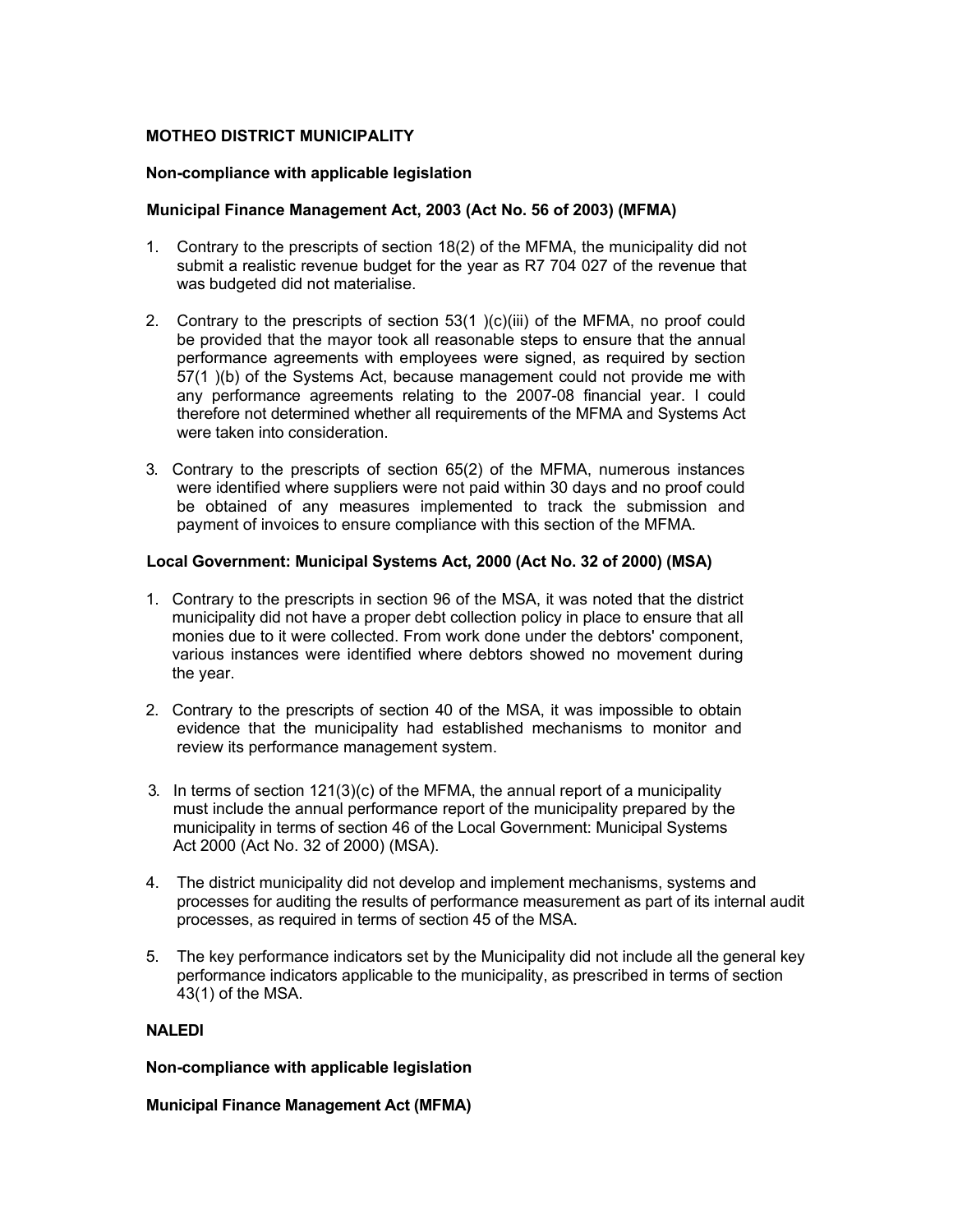- 1. Disposal of assets was not managed as prescribed by section 14 of the MFMA.
- 2. The budget file and documentation with evidence of the revision process could not be submitted and I was thus unable to confirm compliance with section 53 of the MFMA.
- 3. It was impossible to obtain evidence that management had developed a risk management policy and strategy for the municipality. Furthermore, it was noted that the latest risk assessment was performed in June 2005. As a result of the aforementioned, I am unable to confirm that the municipality effectively discharged its responsibilities in terms of section 62(1)(c)(i) of the MFMA.
- 4. Reconciliations for revenue were not performed as prescribed by section 64(2)(h) of the MFMA. *'*
- 5. Contrary to the prescripts of section 65(2)(e) of the MFMA, numerous instances were identified where suppliers were not paid within 30 days and no proof could be obtained of any measures implemented to track the submission and payment of invoices to ensure compliance with this section of the MFMA.
- 6. The delegation of powers could not be submitted. Consequently, I could not confirm that the municipality had complied with the stipulations of section 82 of the MFMA.
- 7. Contrary to the prescripts of section  $64(2)(q)$  of the MFMA, the municipality did not charge interest on arrear debtors accounts for a period of 11 months during the year under review.
- 8. The municipality's Service Delivery and Budget Implementation Plan (SDBIP) was not approved by the mayor within 28 days after the approval of the budqet as required by section 53(1 )(c) of the MFMA. The SDBIP was only approved on 25 July.

#### **Local Government: Municipal Systems Act, 2000 (Act No. 32 of 2000) (MSA)**

- 1. Contrary to sections 12 and 98 the municipality did not develop and adopt any by-laws
- 2. Service delivery agreements in respect of services outsourced through external mechanisms could not be submitted. Consequently, it could not be confirmed that the municipality had complied with the provisions of section 76(b) of the MSA.
- 3. The municipality has not reported performance against predetermined objectives, as required by section 46(1 )(b) of the Municipal Systems Act (MSA),
- 4. The municipality has not established mechanisms to monitor and review its performance management system (PMS) according to section 40 of the MSA
- 5. Management could not provide any evidence that its PMS was adopted before or at the same time as the commencement by the municipality of the process of setting key performance indicators (KPIs) and targets in accordance with its integrated development plan (IDP) as stipulated by Regulation 8 of the Municipal Planning and Performance Management Regulations, 2001.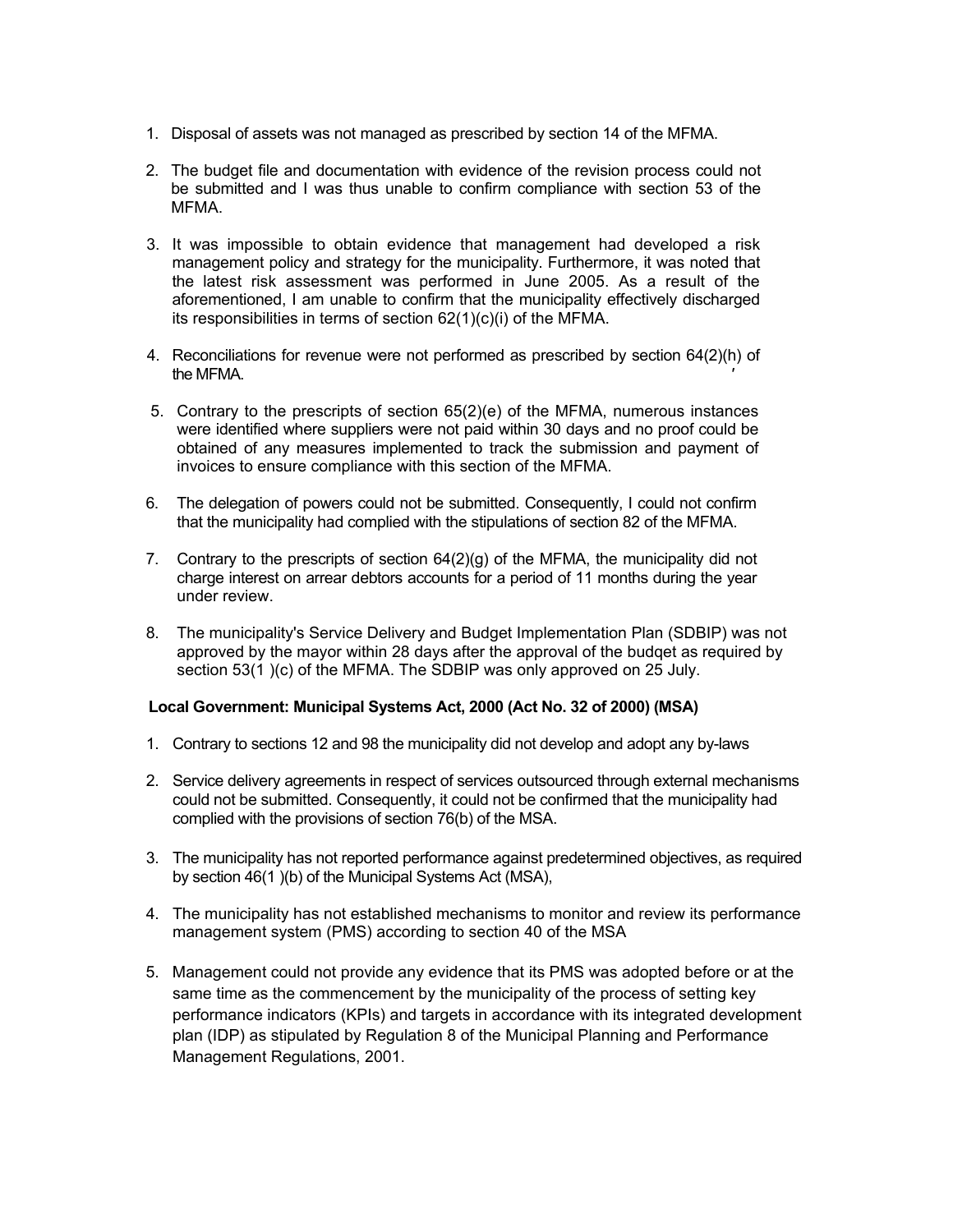- 6. Management could not provide any evidence that the community was involved in the development, implementation and review of the PMS or that an appropriate forum was in place and that the community was involved in the settina of KPIs as required by section 42 of the MSA.
- 7. The municipality's IDP did not reflect the requirements as required by section 26.M of the MSA.
- 8. No input, output and outcome indicators were included in the IDP as prescribed by section 41(1)(a) of the MSA and regulation 9(1)(a) of the Municipal Planning and Performance Management Regulations, 2001.
- 9. The IDP review process plan for 2006-2011 was approved on 14 September 2006 It was, however, not performed within the prescribed time frame as stated in section 28(1) of the MSA as it was approved more than two years after the elections.
- 10. The municipality's IDP is incomplete as it does not include targets per objectives as prescribed by section 41 (1 )(b) of the MSA.
- 11. Management was unable to provide any evidence that the copy of the IDP was sent to the MEC for local government in the province within 10 days after the adoption of the plan, as prescribed by section 32(1 )(a) of the MSA.
- 12 No developmental priorities and objectives were included in the 2007-08 budget of the municipality, as required by regulation 6(a) of the Municipal Planning and Performance Management Regulations, 2001.
- 13. No performance audit committee was in place during the year under review as required by regulation 14(3)(a) of the Municipal Planning and Performance Management Regulations, 2001.

# **Municipal Structures Act, 1998 (Act No. 117 of 1998)**

- 1. Minutes of the council meetings could not be submitted. Consequently, it could not be confirmed that the municipal council had met at least quarterly as required by section 37(c) of the Municipal Structures Act.
- 3. In terms of section 121(3)(c) of the MFMA, the annual report of a municipality must include the annual performance report of the municipality prepared by the municipality in terms of section 46 of the MSA.
- 5. Management could not provide any evidence that the community was involved in the development, implementation and review of the municipality's performance management system, as required by section 42 of the MSA

## **MANGAUNG**

**Non-compliance with applicable legislation**

**Municipal Finance Management Act (MFMA)**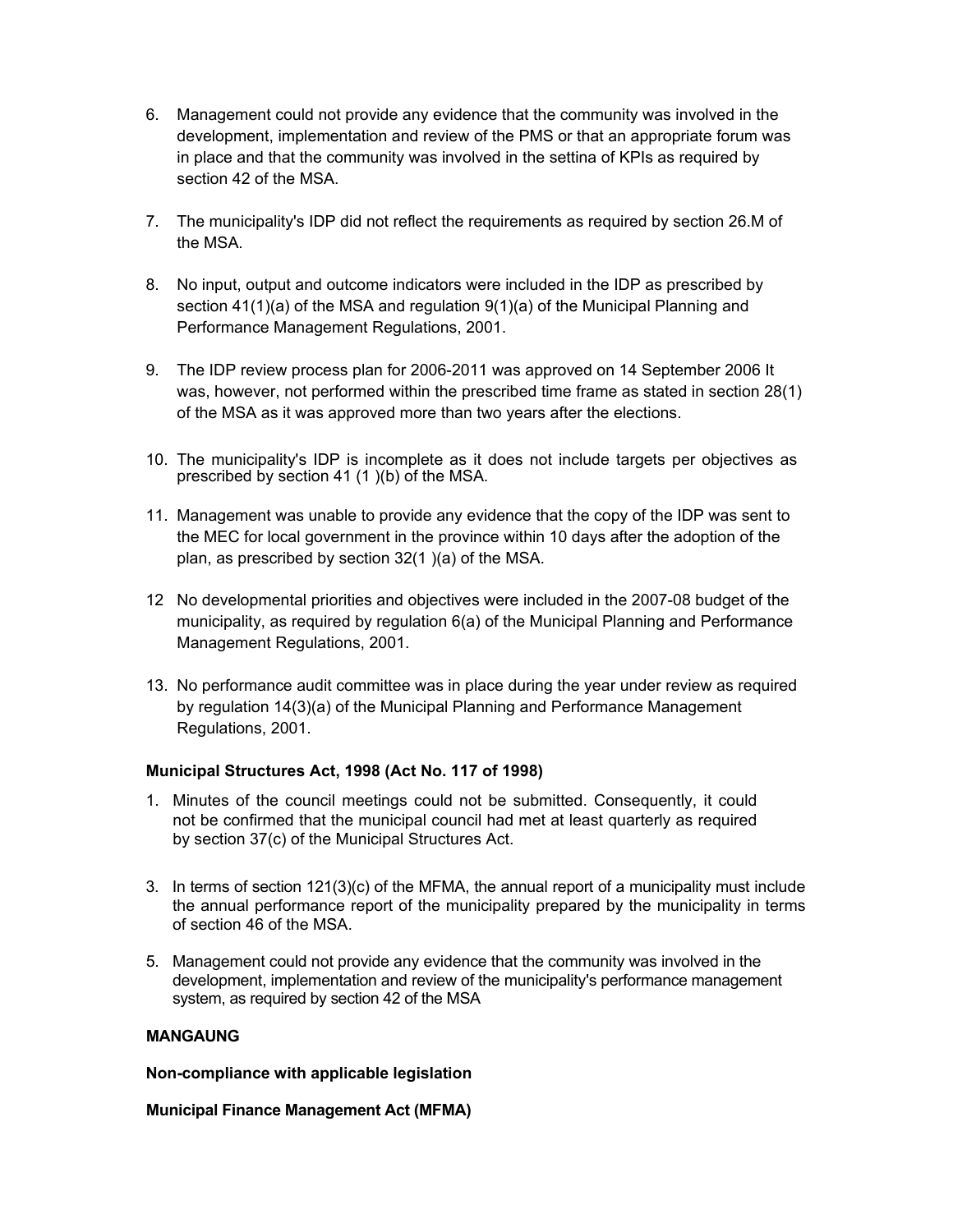- 1. Section 17(3)(b) of the MFMA was not complied with as measurable performance objectives for revenue from each source and for each vote in the budget taking into account the municipality's integrated development plan, were not compiled and presented with the annual budget.
- 2. The municipality did not adhere to sections 22(b), 24(3) and 28(7) as the adjustment budget for 2007-08 was not submitted to National Treasury.
- 3. Section 52(d) of the MFMA was not complied with as not all quarterly reports were tabled and the reports which were tabled were not tabled timeously.
- 4. Section 85(2) of the MFMA was not complied with as not all monies received were deposited in the main bank account of Centlec. Some of the monies received from Centlec customers are currently being deposited into MLM's bank account and subsequently accounted for by Centlec through an inter-company loan account

### **Local Government: Municipal Systems Act, Act No. 32 of 2000 (MSA)**

- 1. In terms of sections 3 and 4 of schedule 1: *Code of Conduct for Councillors* to the MSA, read with rules 13(7) and (8) of the Standing Rules and Orders Local Government Regulations, published on 1 December 2000, a councillor must pay a fine of 10% of his/her monthly salary if he/she is absent from a council or committee meeting without applying for leave of absence. Notwithstanding the fact that a number of councillors failed to adhere to these rules in at least 90 instances (2007: 64 instances) during the year under review, appropriate sanctions were not imposed on the relevant councillors
- 2. According to section 63 of the MSA, a political structure, political office bearer councillor or staff member of a municipality to whom a delegating authority had been delegated or sub-delegated a power or duty must report to the delegating authority at such intervals as the delegating authority may require on decisions taken in terms of that delegated or sub-delegated power. Monthly reports on the delegated powers for the period January to June 2008 could not be obtained for audit purposes.
- 3. Twelve councillors (2007: 15 councillors) failed to declare some of their business interests as required by section 7 of Schedule 1: *Code of Conduct for Councillors* of the MSA
- 4. In terms of section 121(3)(c) of the MFMA, the annual report of a municipality must include the annual performance report of The municipality prepared by the municipality in terms of section 46 of the MSA

#### **MANTSOPA**

#### **Non-compliance with applicable legislation**

#### **Municipal Finance Management Act, 2003 (Act No. 56 of 2003)**

- 1. In terms of section 21 of the MFMA, the mayor of the municipality must at least 10 months before the start of the budget year, table in the municipal council a time schedule outlining key deadlines. Although a time schedule was submitted for auditing, the minutes concerned could not be submitted.
- 2. In terms of section 11(4) of the MFMA, the accounting officer must within 30 days after the end of each quarter table in the municipal council a consolidated report of all